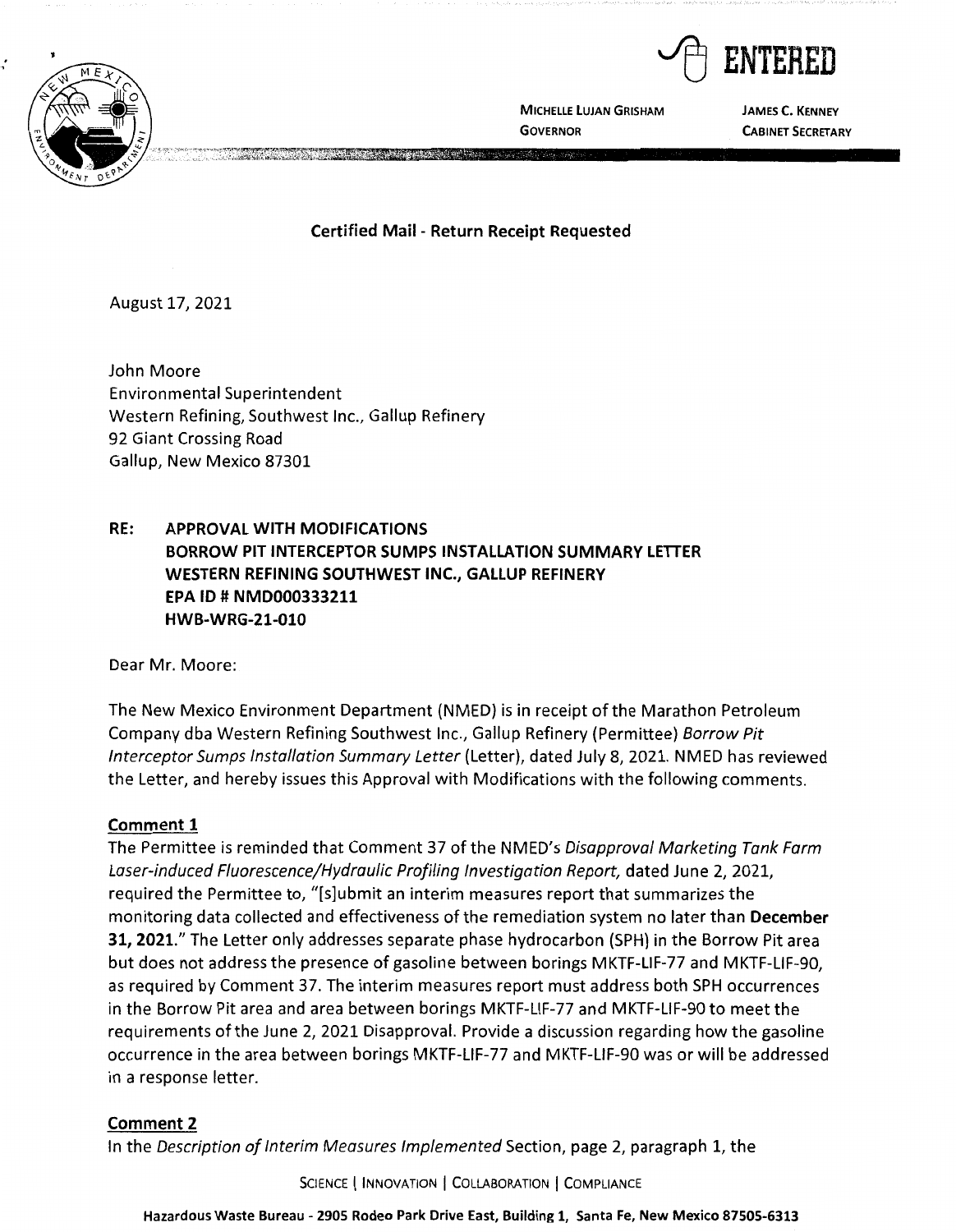## Mr. Moore August 17, 2021 Page 2

Permittee states, "[t]he upper 2-5 ft bgs zone comprise the primary permeability (silty-sand) for the observed separate-phase hydrocarbon (SPH) and groundwater. Strong gasoline odors were detected in the borings for sumps 5-1, S-2, and S-3." According to Figure 1, Sump and Piezometer Locations Borrow Pit Seep Area, sump 5-1 is the northernmost sump in the Borrow Pit area, followed by sumps 5-2, S-3, S-4, and S-5, which is the southernmost sump. According to Figure 2, Borrow Pit Interim Measure Separate Phase Hydrocarbon Sump Data, the thickness of the SPH is greatest in sump S-1, followed by sumps S-2 and S-3. SPH was not detected in sumps 5-4 and 5-5. Accordingly, SPH may potentially be present north of sump S-1. Although boring MKTF-LIF-71 was advanced approximately 150 feet northwest of sump 5-1 and SPH was not detected, the distance between boring MKTF-LIF-71 and sump S-1 may be too far to delineate the northern extent of the SPH plume. Install a boring approximately 40 feet north of sump S-1 to evaluate for the presence/absence of SPH. If SPH is present, convert the boring into a sump and repeat this procedure until SPH is absent. In the response letter, describe the implementation procedures for the installation of the boring(s) and conversion into the sump(s), as necessary.

### **Comment 3**

In the Description of Interim Measures Implemented Section, page 2, paragraph 1, the Permittee states, "[d]ue to prior historical excavation in the Borrow Pit area, the ground surface within the Borrow Pit is lower than the surrounding undisturbed topography. Although wet conditions were observed in the past, the seep area was observed to be dry during drilling activities." Survey data was not included with the Letter. Provide a table summarizing the survey data for the sumps and piezometers with the response letter. In addition, rainwater may accumulate in the pit area and interfere with the interim measure activities. Provide a measure (e.g., dewatering pump) to effectively remove the accumulated water from the pit area, as appropriate.

### **Comment 4**

In the Summary of Results Section, page 2, paragraph 3, the Permittee states, "[s]umps 5-4 and S-5 and piezometers PZ-1 and PZ-2 have been dry and have had no SPH detected since installation." Table 1, Summary of Borrow Pit Interim Measure Data, indicates that groundwater has been consistently detected in sumps S-4 and S-5 and piezometers PZ-1 and PZ-2. Although SPH has not always been detected in these sumps and piezometers, the statement is not correct since the current monitoring event is the only monitoring event where SPH has not been detected in sumps S-4 and S-5 and piezometers PZ-1 and PZ-2. Correct the statement for accuracy and provide a replacement page.

### **Comment 5**

In the Summary of Results Section, page 2, paragraph 3, the Permittee states, "total fluids (SPH and groundwater) were removed from the sumps using a vac truck," and "[a]s of the date of this report, approximately 540 gallons of SPH have been recovered." Provide a description about how the recovered volume of SPH was measured in the response letter.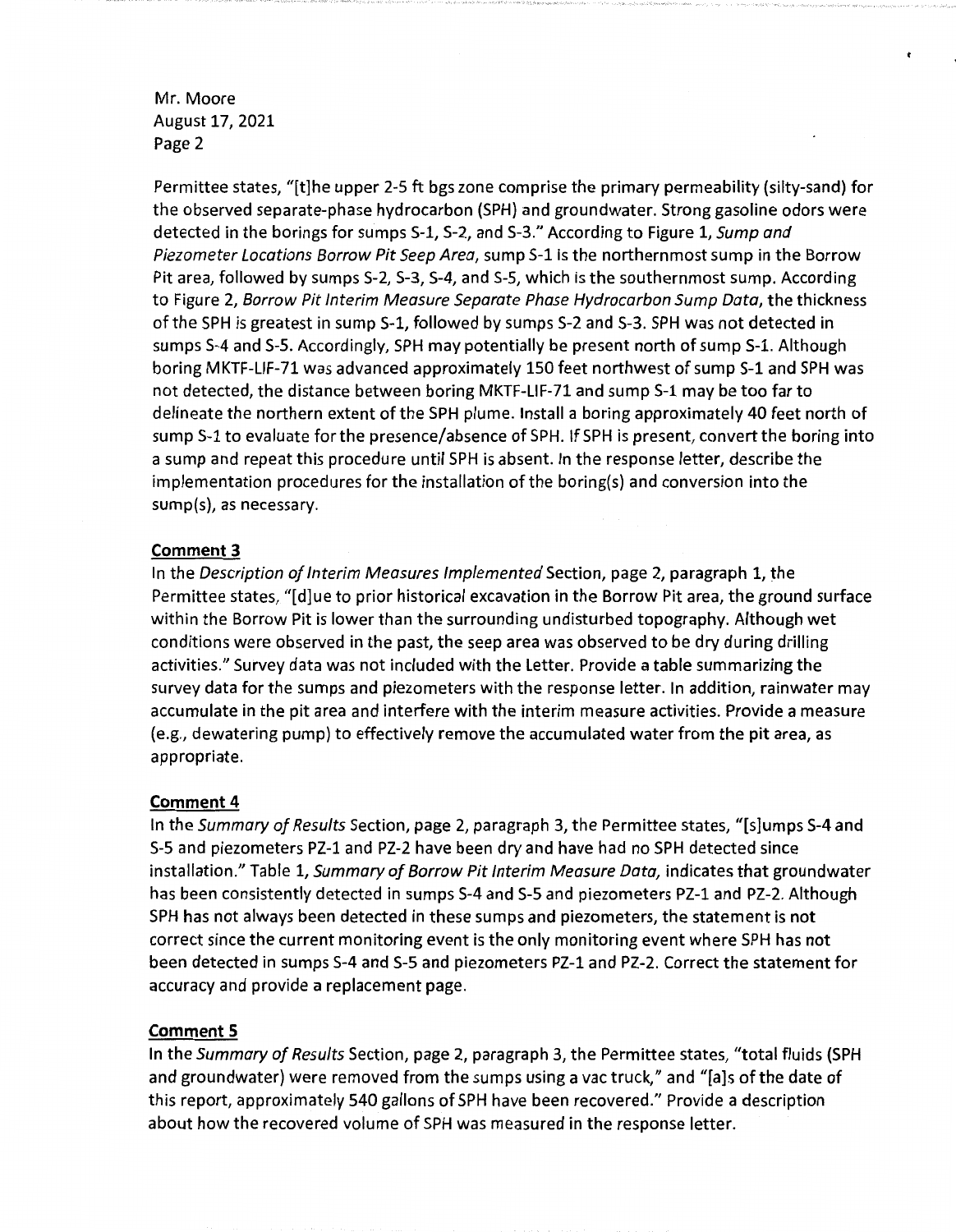Mr. Moore August 17, 2021 Page 3

#### **Comment 6**

,

In the *Summary of Results* Section, page 2, paragraph 3, the Permittee states, "[g]roundwater and SPH are stored in a frac tank equipped with carbon filters." Explain the purpose of the carbon filters in the frac tank in the response letter.

#### **Comment 7**

In the *Summary of Interim Measure Effectiveness* Section, page 2, paragraph 5, the Permittee states, "SPH thickness in these sumps has been decreasing, as shown on Table 1 and in Figure 2. Marathon will continue operation of the IM and will evaluate data for effectiveness in a quarterly report for this IM." According to Figure 2, the thickness of SPH increased from June 3 to June 7, 2021. While the recovery events were conducted on a daily basis before June 3, 2021, four days of "rest time" were allowed at the time. Consequently, the recovered SPH volume increased from 29.8 to 36.0 gallons on June 7, 2021. When the thickness of SPH decreases in the future, continue to use this "pulse recovery" method to increase recovery volumes, as necessary.

Furthermore, since Comment 5 of NMED's June 2, 2021 *Disapproval* requires the Permittee to report the monitoring results in the future quarterly hydrocarbon seep interim measures status reports, the quarterly reports are not required.

#### **Comment 8**

Table 1 indicates that SPH still remains in the Borrow Pit area as of June 9, 2021. Although the interim measures may contain and minimize expansion of SPH, it is unlikely to fully eliminate SPH below residual saturation level. Alternative remedial strategies to eliminate SPH must be evaluated and discussed in the interim measures report, as required by Comment 1 above. No response required.

The Permittee must address all comments in this Approval with Modifications and submit the required response letter and replacement pages to NMED no later than **November 5, 2020.** 

This approval is based on the information presented in the document as it relates to the objectives of the work identified by NMED at the time of review. Approval of this document does not constitute agreement with all information or every statement presented in the document.